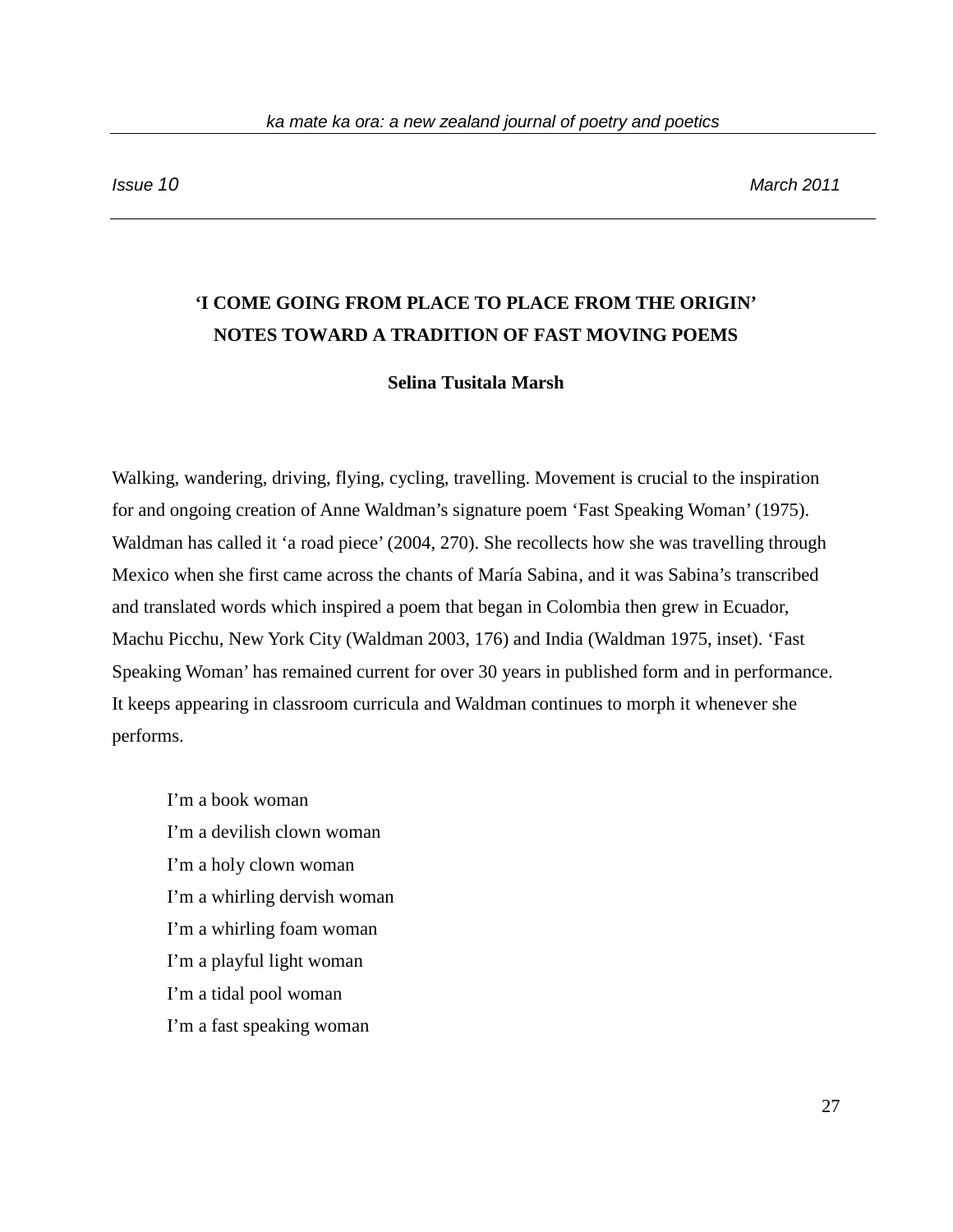(Waldman 1975, 12)

In 2007 Waldman's words found me on Waiheke Island, off the coast of Auckland, Aotearoa New Zealand, and inspired the performance poem 'Fast Talking PI.' I saw the opportunity to make something that could act as a mouthpiece for a community defined by travel, dispersal and boundary-lessness – the Pacific diaspora. The new poem I made was born of the older poem and has already done its share of travelling: through New Zealand in performance; on radio, television and the internet; across the Tasman to Queensland; most recently to Somalia through the voices of a refugee community. It also became the title of my first collection of poetry.

I'm a fast talking PI I'm a power walking PI I'm a demographic, hieroglyphic, fact-sheetin' PI ...

I'm a fale PI I'm a marae PI I'm a living breathing dwelling of my ancestors PI …

I'm a movin' PI I'm a groovin' PI I'm a Nesian Mystik, stratospheric, whippin' it PI …

(Marsh 2009, 58, 60)

This essay examines what 'Fast Talking PI' contributes to a palimpsestic mode, and how roots in Mexico, permutations in North America and recent manifestations in Aotearoa New Zealand demonstrate an evolution that is enriched by the braiding together of oral and written traditions. I want to suggest that such a dynamic reflects the experience of certain diasporic communities who arrive, influence and eventually transform their host societies, taking as my example the impact that Pacific peoples are making on the poetic imaginaries of Aotearoa New Zealand.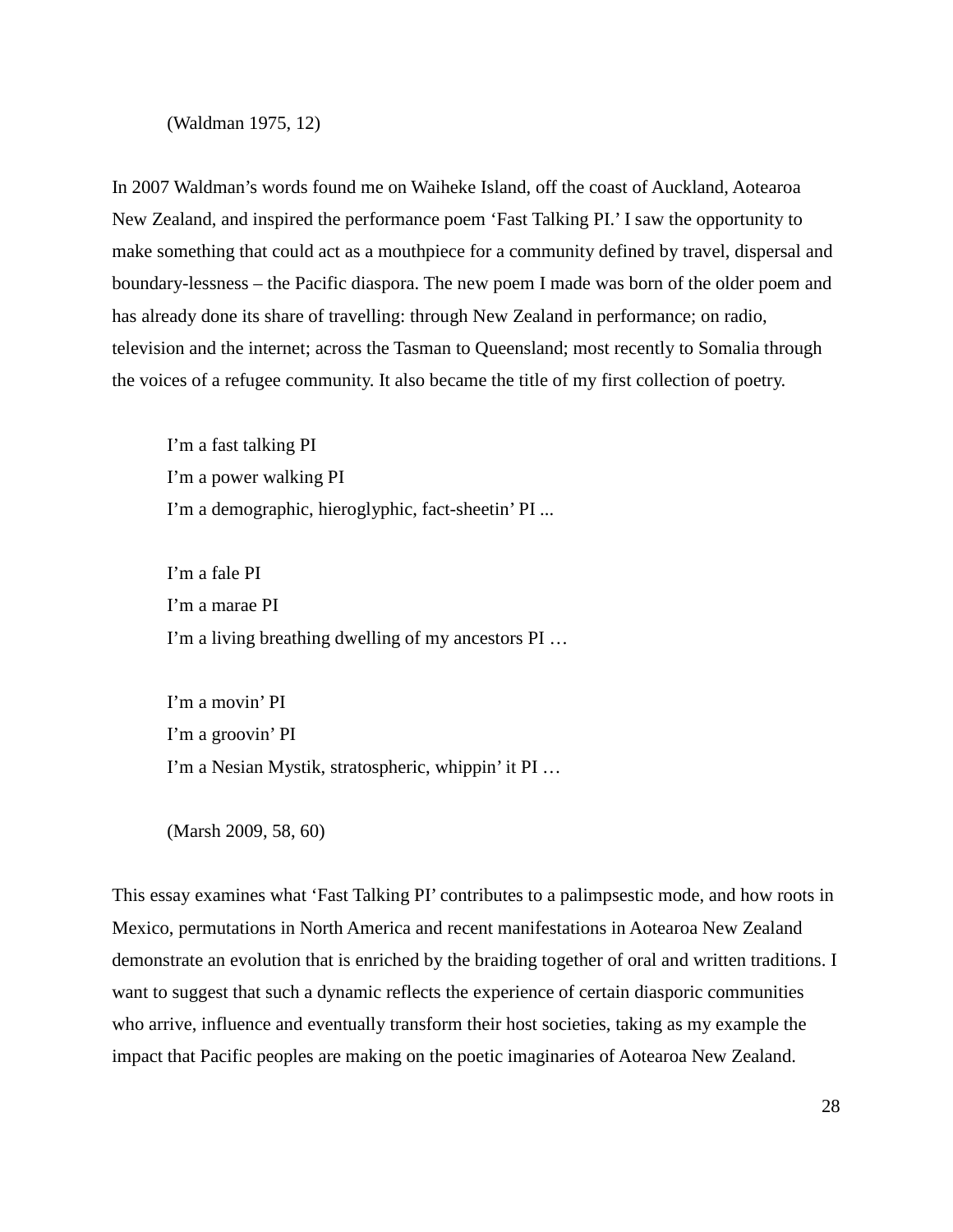## **María Sabina (1888 - 1985)**

I am the woman Book that is beneath the water, says I am the woman of the populous town, says I am the shepherdess who is beneath the water, says I am the woman who shepherds the immense, says I am a shepherdess and I come with my shepherd, says

Because everything has its origin And I come going from place to place from the origin…

(Estrada and Wasson, 18)

María Sabina, Mazatec shaman, never travelled. She lived her entire 97 years in the Sierra Mazateca of Southern Mexico. She often said that she didn't need to travel physically because her mind and spirit had already gone many places. People came to her. Descended from a line of traditional healers, she was a highly respected 'curandera' and cured physical, emotional, spiritual and mental illnesses. As part of her practice she used sacred mushrooms (*Psilocybe*) that she referred to as 'the children' in acts of medicinal divination for the sick. The children conveyed messages of healing, sacred revelations, prayers, incantations and chants which she spoke over the ill during 'veladas' (curing sessions).

In 1955 Sabina came to the attention of American amateur ethnographer Gordon Wasson, who cast her as a modern-day seer in 'Seeking the Magic Mushroom,' the article he wrote for *Life*  magazine two years later. Sabina claimed to have foreseen the coming of white foreigners to her remote village in a dream and had resigned herself to the inevitable intrusion. Wasson's account of his psychedelic experience with Sabina and her 'magic mushrooms' inflamed North American imagination in the era of 1960s and early 1970s counter-culture. Visitors began arriving in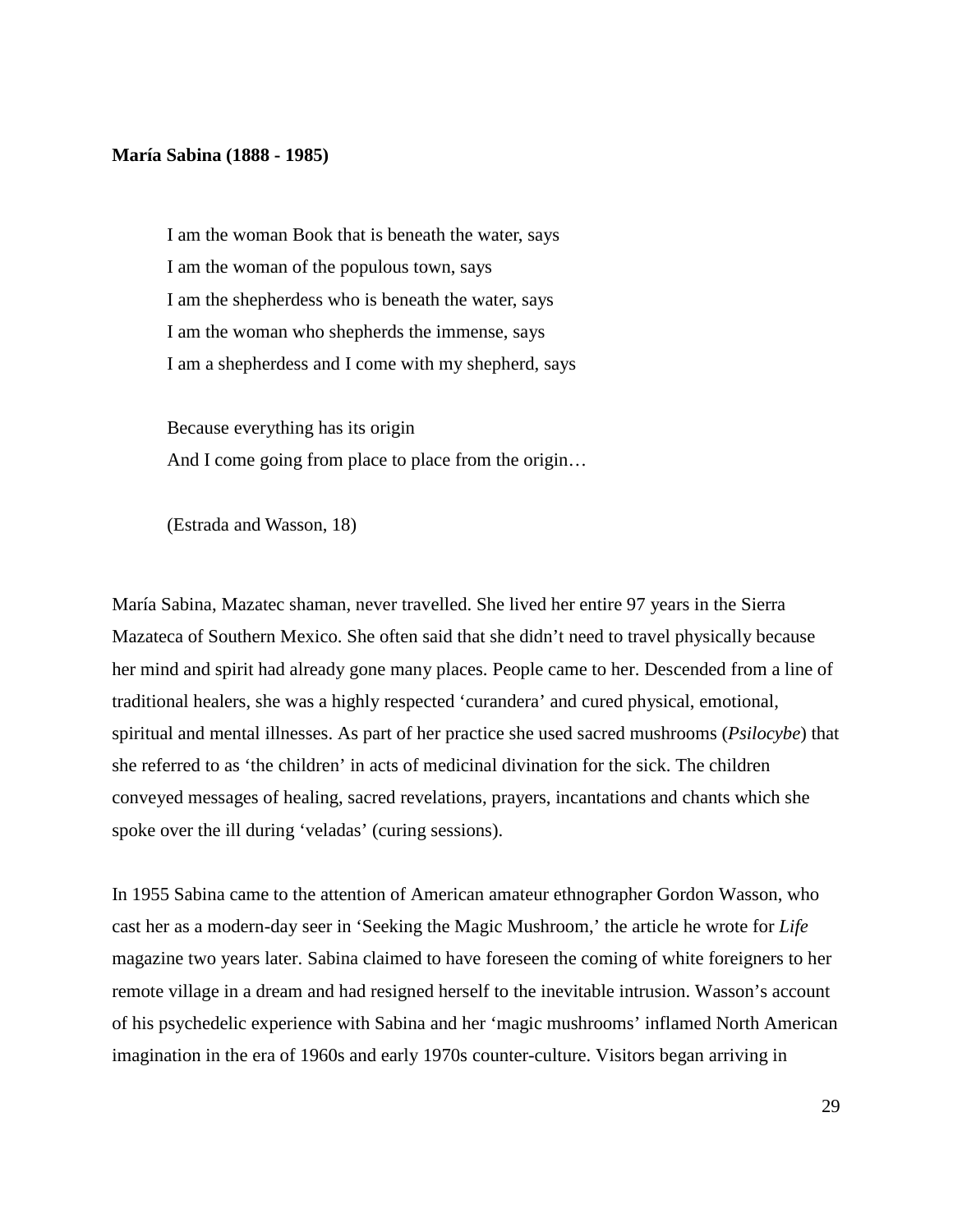Oaxaca in ever-increasing numbers and practices surrounding the picking of the freely available mushrooms were profaned by non-contextualised use. Sabina lost her treasured anonymity and although she formed a life-long friendship with Wasson, she became disillusioned by the foreigners and their disregard for what had been a sacred healing practice.

Sabina did not call herself a poet. But Wasson's article, followed by the ethnopoetic essays of Jerome Rothenberg and others, the writing down of Sabina's chants and prayers by fellow Mazatec Àlvaro Estrada, and their translation into English by Henry Munn – all of these things fixed the fluidity of Sabina's words even as they enabled study of them. The vibrant, liturgical language that the illiterate Sabina claims to have 'read' from a mystical 'Book of Language' seen in visions supplied profound metaphors in its chanting, accretive frameworks. These were things that also interested American poets tuned since the 1920s into a high modernism that liked to 'Make it New' (Ezra Pound) by retrieving and reinventing the past as a kind of postbag full of important messages. María Sabina was an exciting find for Rothenberg, who recollects his first encounter with her in the mid 1960s in his essay 'The Little Saint of Huautla' (also the title of his poem to her). Trying to engage her by reciting a Native American Indian chant with a rattle, he held her attention for less than a minute before she rose without explanation and walked outside to attend to some grandchildren (Rothenberg 183). The recital was pointless to Sabina because it was devoid of practical efficacy, the healing of bodies and spirits. And this is the problem any recontextualisation of a sacred practice must face: where is the line between 'cultural borrowing and appropriation' (Tarn) and the desire of language anywhere to morph and mutate what it finds in its path?

Enter Anne Waldman, whose involvement with Rothenberg and ethnopoetics led her to Mexico, translations of María Sabina and 'Fast Speaking Woman,' the composition that has done more than any other to bring the sound and texture of Sabina's chants, mediated by Estrada and Munn, to the ears and eyes of American poetry in the last quarter of the twentieth century and into the new millennium.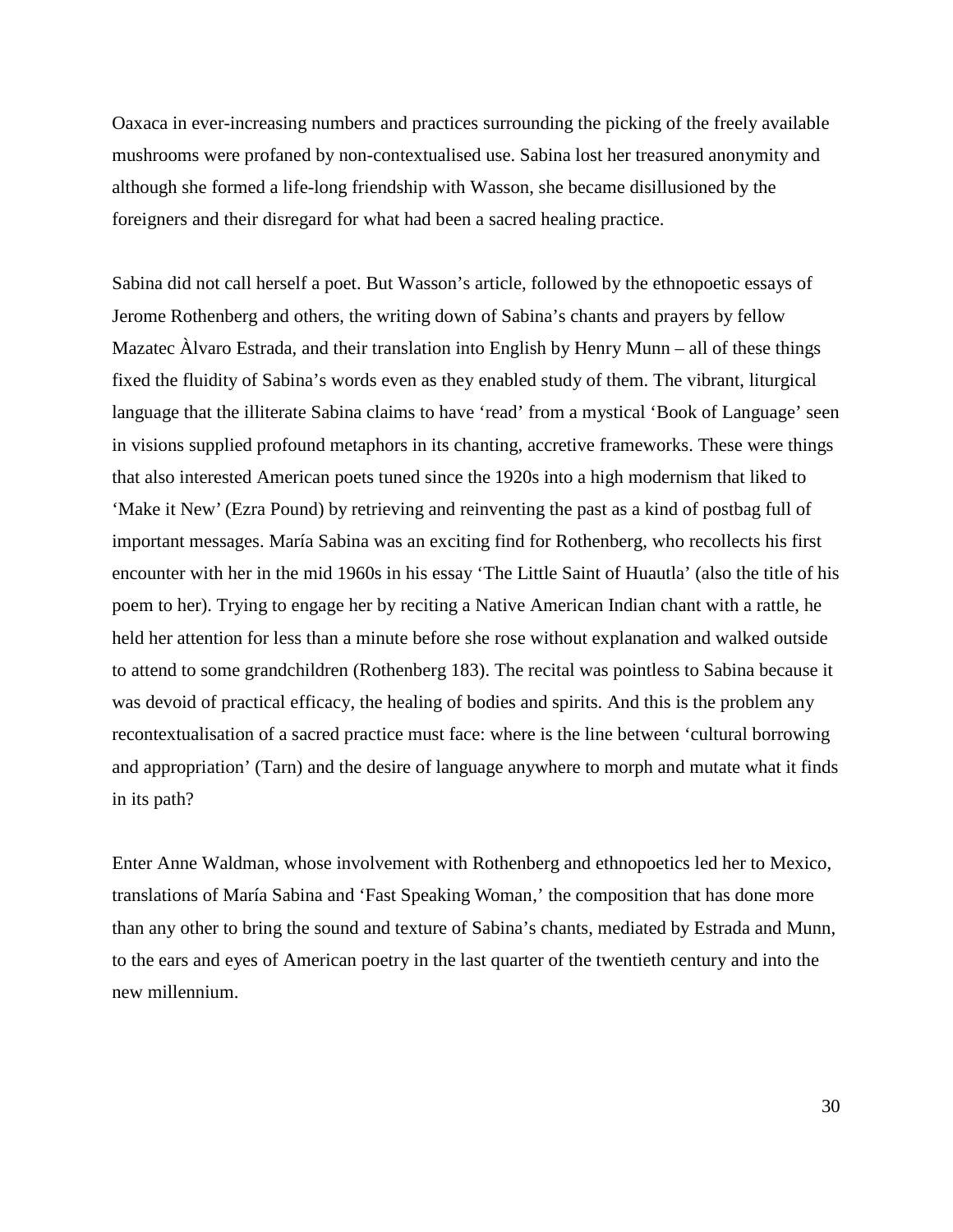## **Anne Waldman (1945 - )**

Anne Waldman is a second-generation New York Beat diva of St Mark's in the Square activism, and a co-founder of the Jack Kerouac School of Disembodied Poetics at Naropa in Colorado. She has been at the forefront of many poetry projects and with over 40 collections of poetry and essays, she is one of the defining voices of contemporary American poetry. She is also a committed feminist.

When the 30-page 'Fast Speaking Woman' was published in book form, Waldman noted an important characteristic of her poem: 'It keeps growing' (1975, flyleaf). Transnational in reach and eclectic in manner, the poem speaks to and about all women. Indeed, Waldman says she set out with the intention to write 'the poem of every woman' (1994) in what Grace and Johnson call the 'ultimate feminist or woman-centred innovation.' They continue enthusiastically: 'Waldman's collage of Sabina into her Beat poem accomplishes the transfiguration of Beat aesthetics by the infusion of a woman's material discourse that integrates women into the male-exclusive Beat mythoi' (258). A journey with no arrival point, its various printed versions capture it at certain moments in its performance history. Like a 'whirling dervish woman,' the poem's weaving of image and adjective collects sights, sounds, language and action as it circles fast and sometimes furiously between material and immaterial worlds.

The language of 'Fast Speaking Woman' is endlessly fertile. Its Sabina-inspired chant recalls the power of mantra with its roots in prayer, curing chants and other aural healing aids. From Waldman's background in Tibetan Buddhism, experimental poetics and performance, words breed words in free association, sometimes according to meaning, often according to sound. Root words spring dissonant branches. Assonance and consonance seed new words. Nouns become adjectives which become verbs. Everything moves, but it moves around a core of respect for its huge subject: the saying (fluid, various) of every woman.

I'm an abalone woman I'm the abandoned woman

31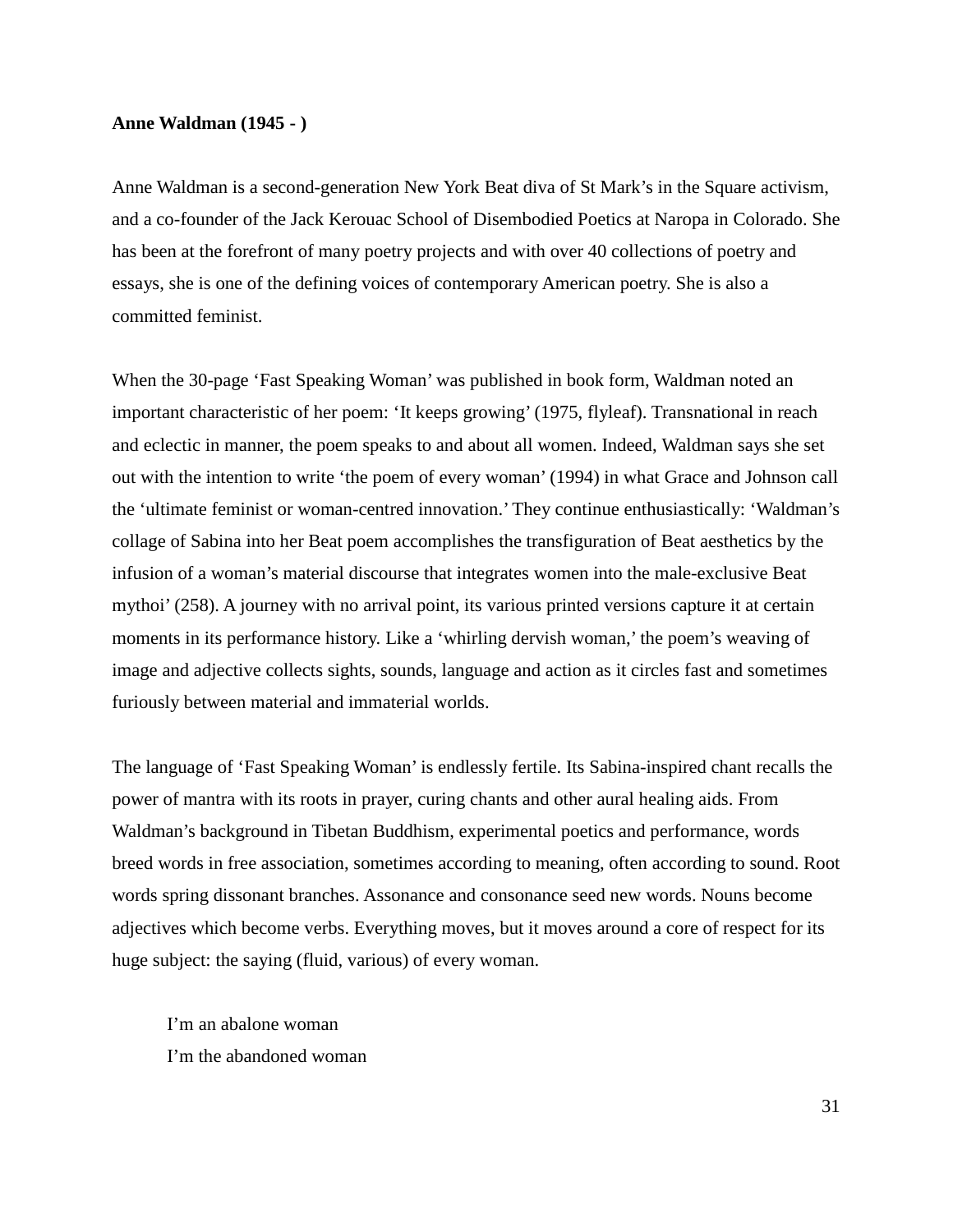I'm the woman abashed, the gibberish woman the aborigine woman, the woman absconding

(Waldman 1975, 3)

Visually, the poem's short lines (averaging four or five words per line or phrase) race across and fall down the page in stanzas ranging from two lines to entire pages. Single, double and triple line spacing scores the pace for a reading eye. Aurally, Waldman's raw, energetic performances are full of urgent ululations and soundings that range from high pitched squeals to back of the throat gutturals, earning Allen Ginsberg's description of her entire body as an 'instrument for vocalisation' (cited in Knight 287). The patient, joyful focus on orality delivers the poem differently for every audience; its written form is part (by no means all) of its evolving history. As author, Waldman is free to go on changing her words (as was Sabina before her). The difference is that Sabina's written words, transcribed, translated and published by others, cannot be changed. But they may offer important paradigms for the poet who is both writer and performer of her own work.

Waldman defines her debt to Sabina as the 'reworking' of a selection of her chants (Waldman 1975, inset). But she also suggests that her reworking is less an imitation of poetic style and substance and more a matter of her voice synchronising with Sabina's (Waldman 1994). The overwriting (overspeaking) of lines has a number of mutual layers: their shared gender; their shared purpose as movers in (and of) mind, spirit and body; their shared roles as oral and aurally driven word-seers. For Waldman 'Fast Speaking Woman' was 'a coincidence of all the same for all wandering spirits' (1975, inset). She claims to be a poet 'driven by sound' (Waldman 2009); Sabina is a healer manifesting through sound. For Waldman, poetry has a 'magical efficacy which is supposed to literally protect the mind' (1994). For Sabina, words heal. This is a symbiosis of language and healing in which I am very interested.

My poem 'Fast Talking PI' is driven both by sound and the desire to heal in a way that seems to produce a kind of poetic 'magical efficacy' for communities defined by movement, performance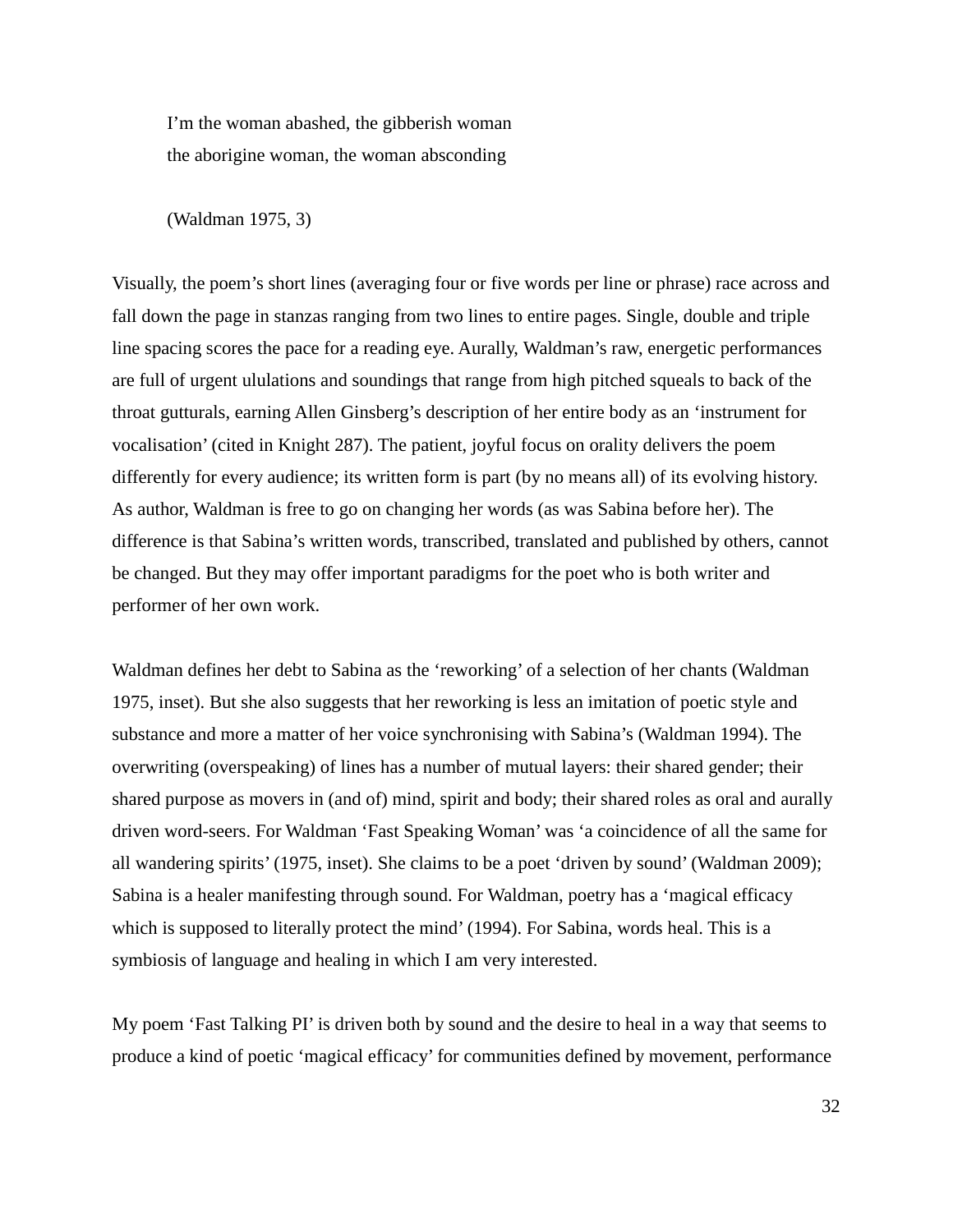and some difficult identity politics. If the temperature of the heterogeneous Pacific community in Aotearoa New Zealand were to be taken from major Pacific Island poetry anthologies from the last decade, it would still indicate fever and ferment. *Whetu Moana* (Wendt et al 2003), *Niu Voices* (Marsh 2006), *Writing the Pacific* (Webb and Nandan 2008) and *Mauri Ola* (Wendt et al 2010) are full of themes that characterised earlier Pacific anthologies responding to colonisation in its overt and covert forms. Alienation, disenfranchisement, racism and turmoil over identity continue to mirror a demographic occupying the highest rates for educational underachievement, incarceration, health-related mortality and predictably the lowest socio-economic position in our society. There are poems of celebration and pride too, and it is to the capacity of poetry to move and heal a constantly moving community that we now turn.

#### **Fast Talking PI**

'Fast Talking PI' was conceived on the move. Driving home late one winter night on Waiheke Island in my venerable people-mover (no stereo, heating or power steering), a beat stirred under the churning motor, a rhythm pulsed out of the dark. I was remembering Waldman's globally roaming marathon of a poem. A week earlier I had listened to a live recording from 1974 now uploaded at [PennSound.](http://writing.upenn.edu/pennsound/x/Waldman.html) I was spellbound by Waldman's spell-casting five minute and 43 second rant.

But something else was churning away that night. The barrage of one-sided media coverage concerning an apparently undifferentiated group called 'Pacific Islanders' was getting on my nerves. 'Pacific Islanders' in the news are relentlessly cast as rapists, pillagers and murderers, and stand accused of dragging New Zealand's good name (and the economy) through the mud. Among the worst examples of relayed stereotyping are Prime Minister Jenny Shipley's remarks to Parliament in 2000 about 'Pacific Islanders' climbing in the windows of other New Zealanders at night: 'It is not only Maori,' she said (Gosche). In the decade since then we've had the Clydesdale report of 2008 accusing 'Pacific Islanders' of being a 'drain on the economy' ('Review') – a report intended to influence government policy that became the subject of an investigation by the Human Rights Commissioner. And last year there was National Party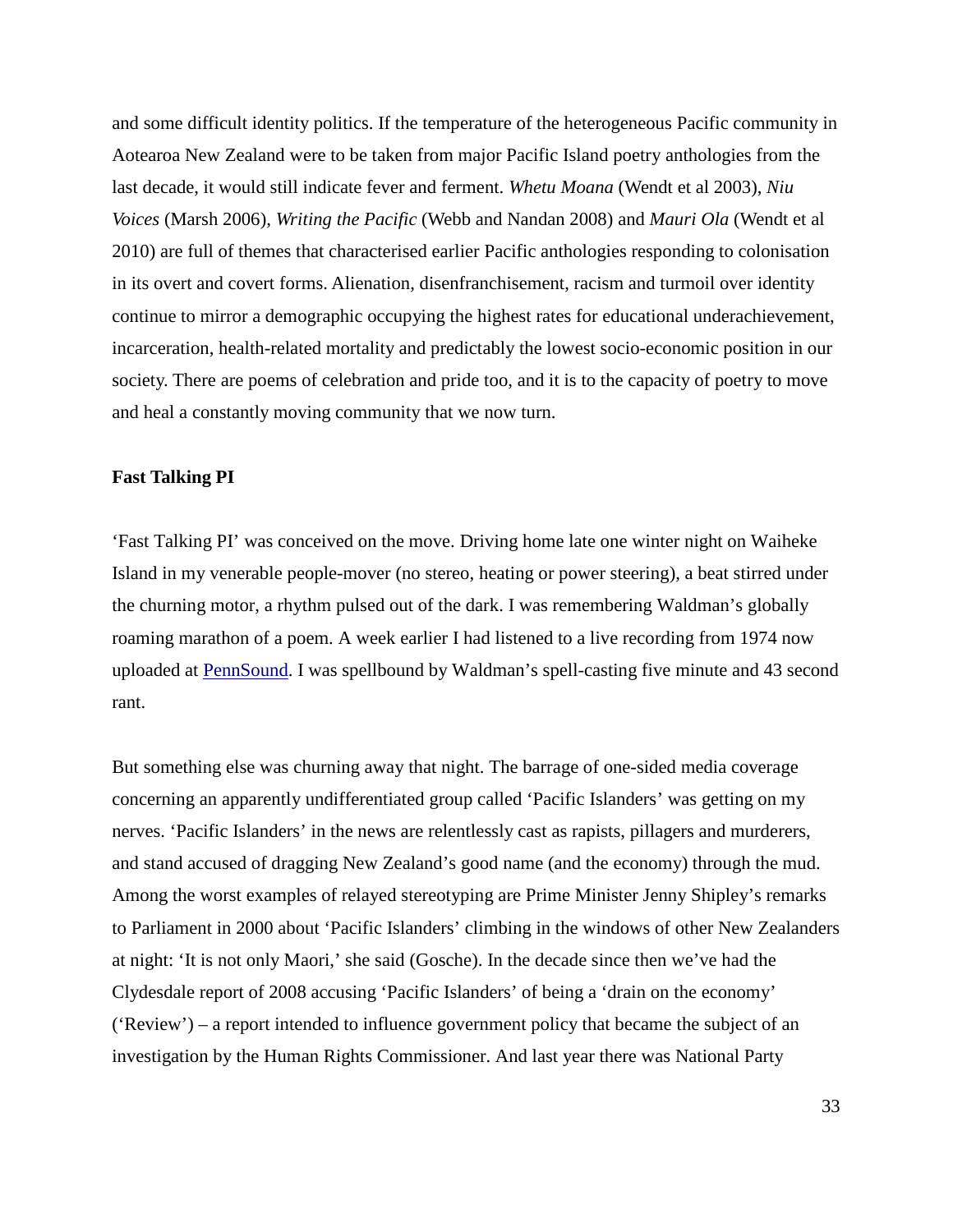candidate Melissa Lee's call for a more direct motorway route from South Auckland to West Auckland so that criminals from South Auckland could bypass her electorate ('Lee steps into another controversy'). On that winter night in 2007 I had had enough. What would Waldman's edgy, provocative chant sound like, I wondered, with race instead of gender as its driving force? What would a fast talking Pacific Islander sound like?

I was born and raised in Aotearoa, like many of my peers who are part of the Pacific diaspora. I have a rewarding career and a passion for seeing others in my community succeed. I am disturbed by the disproportionate representation of Pacific peoples in the lowest and highest of dire statistics which is why 'Fast Talking PI' pulses with the politics of Pacific Island identity in all its forms. Critic Paula Green notes that the poem responds to the idea that 'a Pacific Islander is not a singular, stereotypical entity but a figure in motion' (Green and Ricketts, 475). It is unapologetically committed to acts of naming and claiming on behalf of a largely disenfranchised community, so that 'reclaiming, redescription, or transformation of previously stigmatized accounts of group membership' can take place right here and right now ('Identity Politics'). Self-representation, resistance, and personal and community consciousness-raising remain central in much Pacific political, educational and creative activity; my poem takes its place among those efforts.

As it did for Waldman, the list form offers a powerful counter to the constant bombardment of negative, disempowering stereotypes in the public arena. The phrase 'I am,' claimed by ancient deities, drives individuated power but doesn't preclude speaking in a community voice that rejects societal impositions of 'you are.'

'Fast Talking PI' was first performed at Translate Café in 2007 as part of a series of campus readings at the University of Auckland. It went for 14 minutes, and when a lone Australian voice asked forlornly 'What's a PI?', I translated the acronym so commonplace in the largest Polynesian city in the world amid gales of laughter. But the question led me to include a singleline preface for non-local audiences: 'Not Magnum PI, *Pacific Islander* PI!'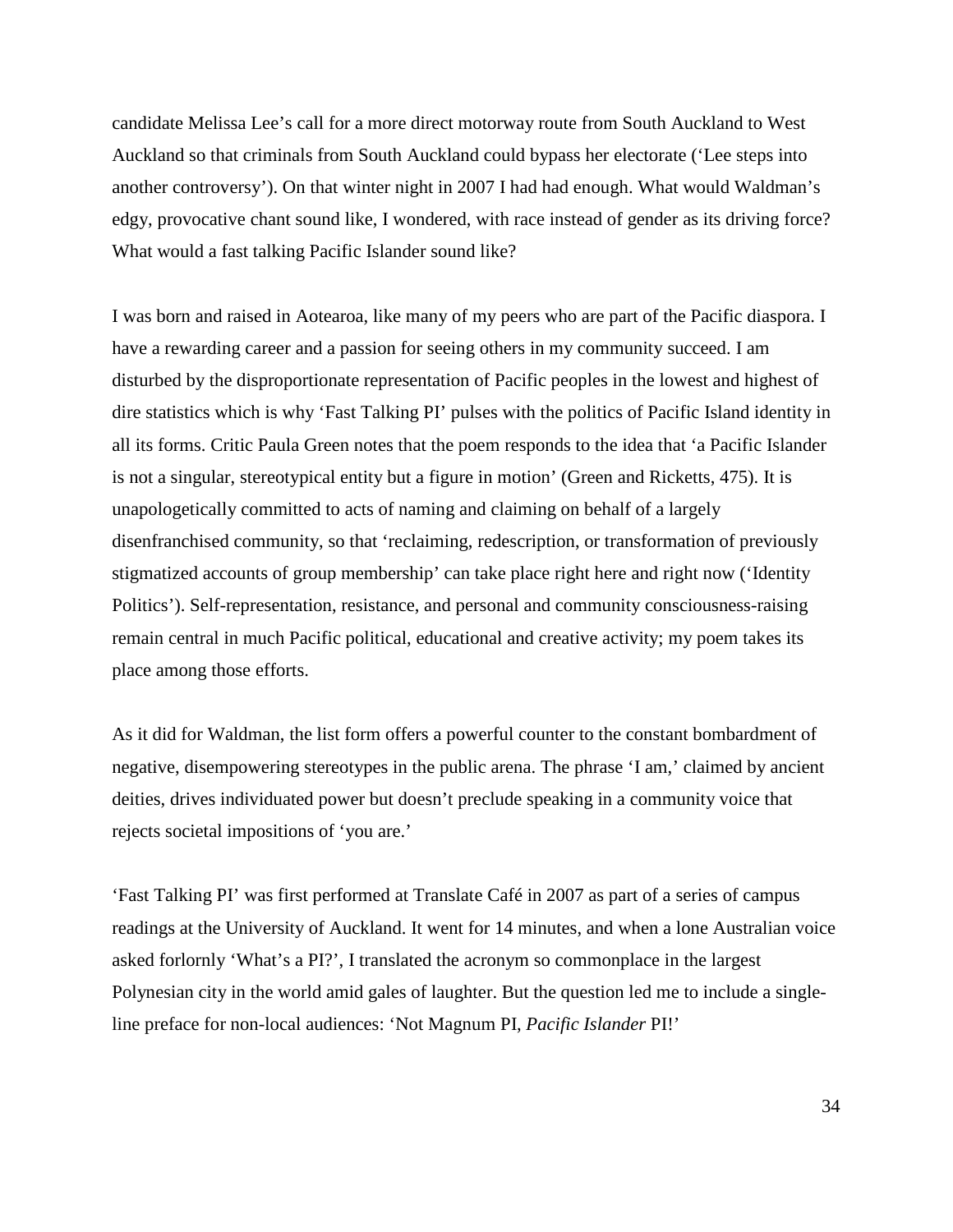Later that year the poem acquired music. Its rhythms had caught the ear of Tim Page, sound technician at the Translate reading and a singer songwriter himself. On his way home, riding an aged 12-speed Avanti, the first beats of a soundtrack for 'Fast Talking PI' kept time with the pedals. The loop for bass guitar and drum that Tim devised and recorded took its lead from the poem's vocal rhythms and became a regular accompaniment to performances, morphing alongside the words, adding hand clapping, ukulele, mandolin and acoustic guitar. Our flexible, all-singing, all-dancing road poem was ready to roll.

Like Waldman's poem, 'Fast Talking PI' took on a life of its own, travelling through communities, across class, gender and cultural borders, and becoming a vehicle for other voices. At first, this was most evident in performances for Pacific Island audiences.

In November 2008 I was keynote speaker for the senior prizegiving at Southern Cross Campus in Mangere, South Auckland, a decile one school with a Maori language immersion programme for Years 1-13. Most of its students are of Maori and/or Pacific Island descent. I sat on stage in the front row between the Director and an MP. On my left sat the students, on the right sat their families. The pride was palpable and throughout the prizegiving each achiever met with shouts of encouragement and support from the floor. Several Maori achievers were honoured with impromptu haka. It was enthralling to watch these students accept their awards and to hear the response they got from their demonstrative, smart and sassy peers. But I began worrying. Would they be able to relate to me? A PI, yes – but a Westie (from West as opposed to South Auckland). A PI, yes – but after years of acculturation in the rarefied air of university, would they see me as one of them? able to represent them?

Such marathon evenings take their toll. The hall had grown restless and murmurings about supper were beginning to rise. I put on the music track for 'Fast Talking PI' and launched into the first stanza. Shoulders straightened and a vibe rippled through the hall. There was no misunderstanding about acronyms here. Each line was met with laughter, calls, shout-outs, and an echo formed as people began repeating 'PI' at the end of each line. The volume increased so that I could no longer be heard. I had to stop after each stanza to let the response die down, and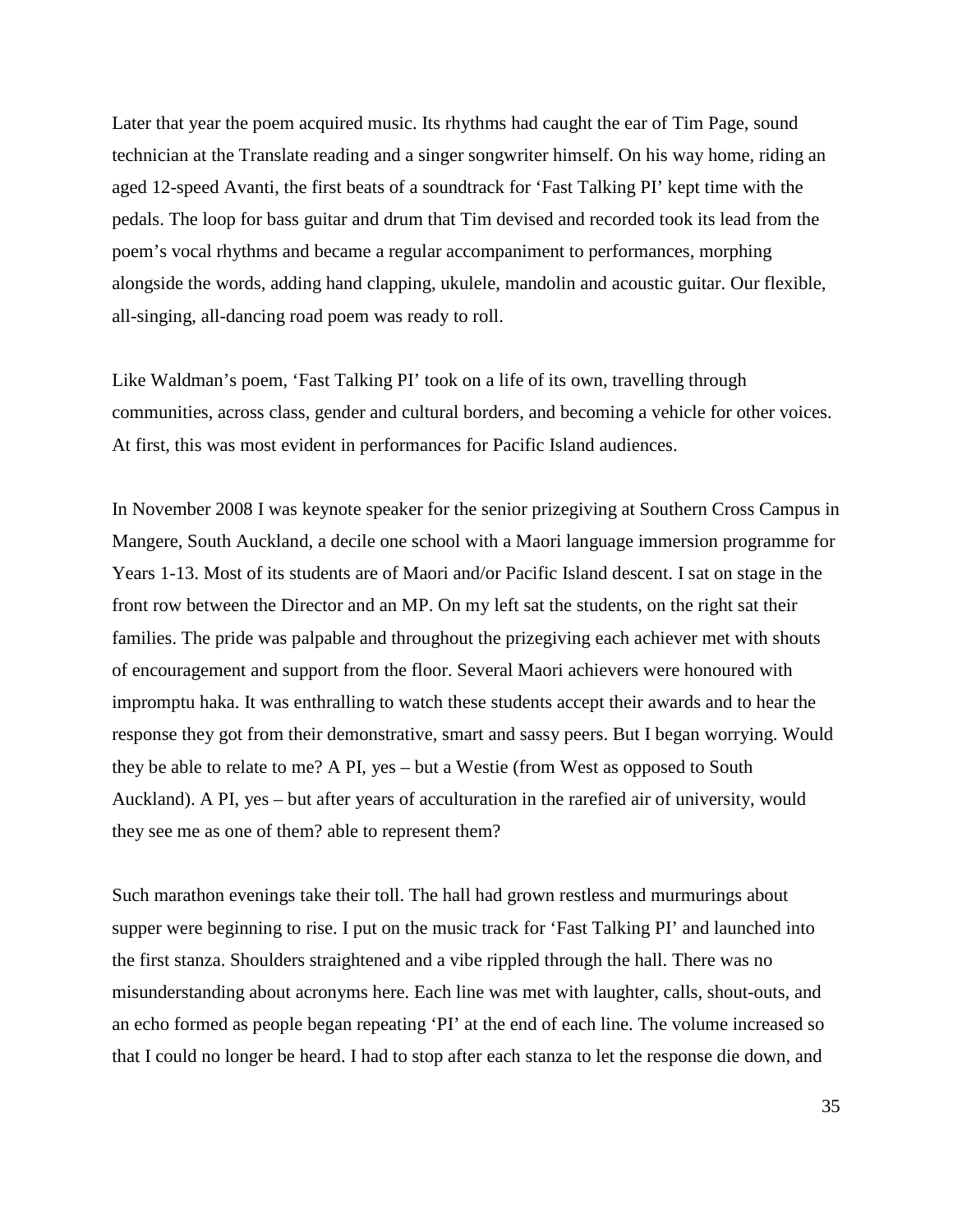the poem took twice as long to get through.

One of the freedoms offered by the poem's patterned structure and predictable rhyming is that it lends itself to improvisation. This is something I have learned to take advantage of, as Waldman did before me, and Sabina before her. At Southern Cross I imported each of the school's house syndicate names: 'I'm a Totara PI / I'm a Karaka PI / I'm a Pohutukawa and Rimu PI.' Entire rows shouted their identification. The belly-busting screams along with the clapping, stomping and krump-like competitive gesturing, demonstrated the students' strength and allegiance to each other. And what were their parents doing? They were beaming. Such levels of call and response are common in oral-based, performance-oriented Pacific Island cultures.

A performance at Glen Taylor Primary School in Glendowie offered another kind of response. Although Glendowie is an affluent suburb, on arrival I realised that this school was socioeconomically aligned with the poor next-door suburb of Glen Innes (the crossing of a road marks the boundary between decile one and decile ten schools). Glen Taylor Primary is nestled in a thicket of state housing. The senior syndicate was a sea of brown faces numbering over a hundred. Facilities and resources were sparse, but these 10 to 12 year olds were the most engaged students I have encountered on my school-speaking circuit to date. It was Careers Day and I was there as 'University Lecturer.' I finished by performing 'Fast Talking PI.' The hall bristled with questions about being a poet: 'Who said you could be a poet?' 'Is your mum happy about it?' 'Who said you are allowed to write about stuff like that?' 'How much training do you need to write poetry?' 'How much money does a poem make?'

Glen Taylor Primary's response highlighted the importance of role modelling empowering vehicles for voice to communities who have numerous limitations to overcome. These pre-teens are a crucial part of my target community. They brim with possibility and are still open to multiple life options. Poetry's potential for the kind of 'magical efficacy' Waldman talks about might offer not just protection for the mind but tools for young people to stake out their own place in a society used to imposing stereotypes on the socio-economically disadvantaged.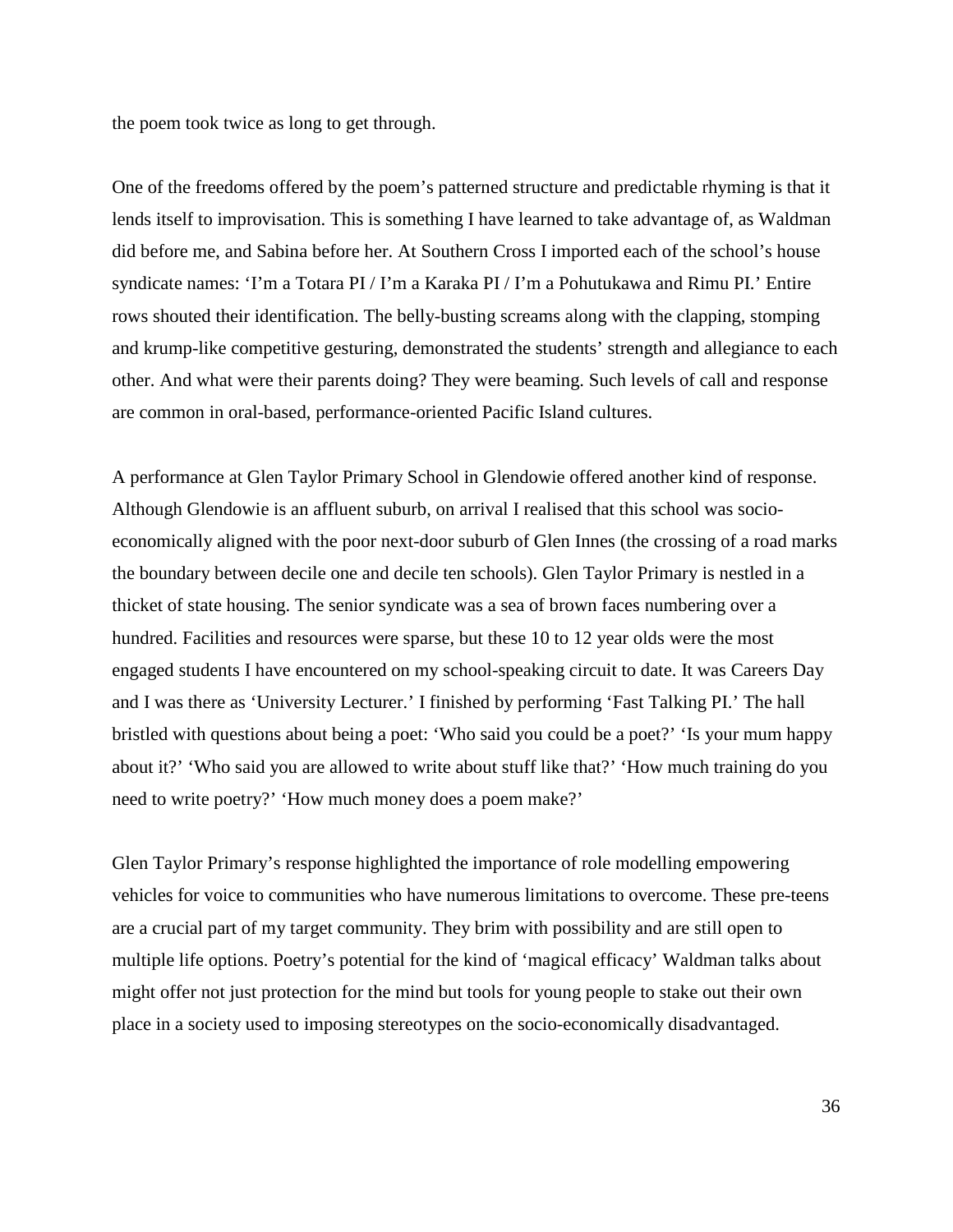What about older, less malleable students, who are unenthusiastic, disillusioned with education, cynical about a society they feel has rejected them? In 2008 I was invited by the Reverend Mua Strickson-Pua to be part of the Tagata Pasifika Alternative Education Programme, a 'last chance' net for students suspended from school, on probation or under court orders for misdemeanours from tagging and truancy to physical assault. I performed 'Fast Talking PI' and they rose to the occasion. Music helped open the door but these kids were already fluent in its accretive language. They were already attuned to its rhythms and disrupted timings. They were familiar with the vernacular of free-styling, hip-hop, impromptu verbal battling, rap, and word slamming from American-inspired rap and hip-hop culture which is increasingly infused with local flavours and styles. These 'social reprobates' were sophisticated, critical listeners. A few months later they invited me back and responded in kind with their own distinctive version of the poem. Many of them were beginning to heal in this environment, and they were already writing poetry. I just showed them another kind of word sparring.

'Fast Talking PI' passed the road-test in classrooms, including students expelled from school. But would it be able to hook into the Pacific community beyond the classroom, across diverse cultures and ages? How would it move at Pasifika, the largest Polynesian festival in the world, held annually at Auckland's open-air Western Springs? Pasifika presents the harshest reading conditions imaginable: a movable feast of colour and sound in a 200,000-plus crowd swirling around food, clothing, art, music and performance stalls. Every year Auckland University's Faculty of Arts stand finds itself in direct competition with loud, vibrant performance stages. In 2009 the stand was positioned opposite the Niu FM Radio stage. At the time of my scheduled poetry reading the internationally celebrated dance group 'Sweet and Sour' were performing, popping and grinding to full-on krumping music. My poetry reading was going to die a slow muffled death in its single-mic tent. As a fast talking PI I introduced myself to Niu FM and with Tim Page's CD as backing track, 'Fast Talking PI' went on stage and was broadcast on live radio in front of a massive audience. Some of them were beginning to jam, waving their hands in the air and calling out the end-line 'PI'. That day poetry went out to a big slice of the Pasifika demographic.

37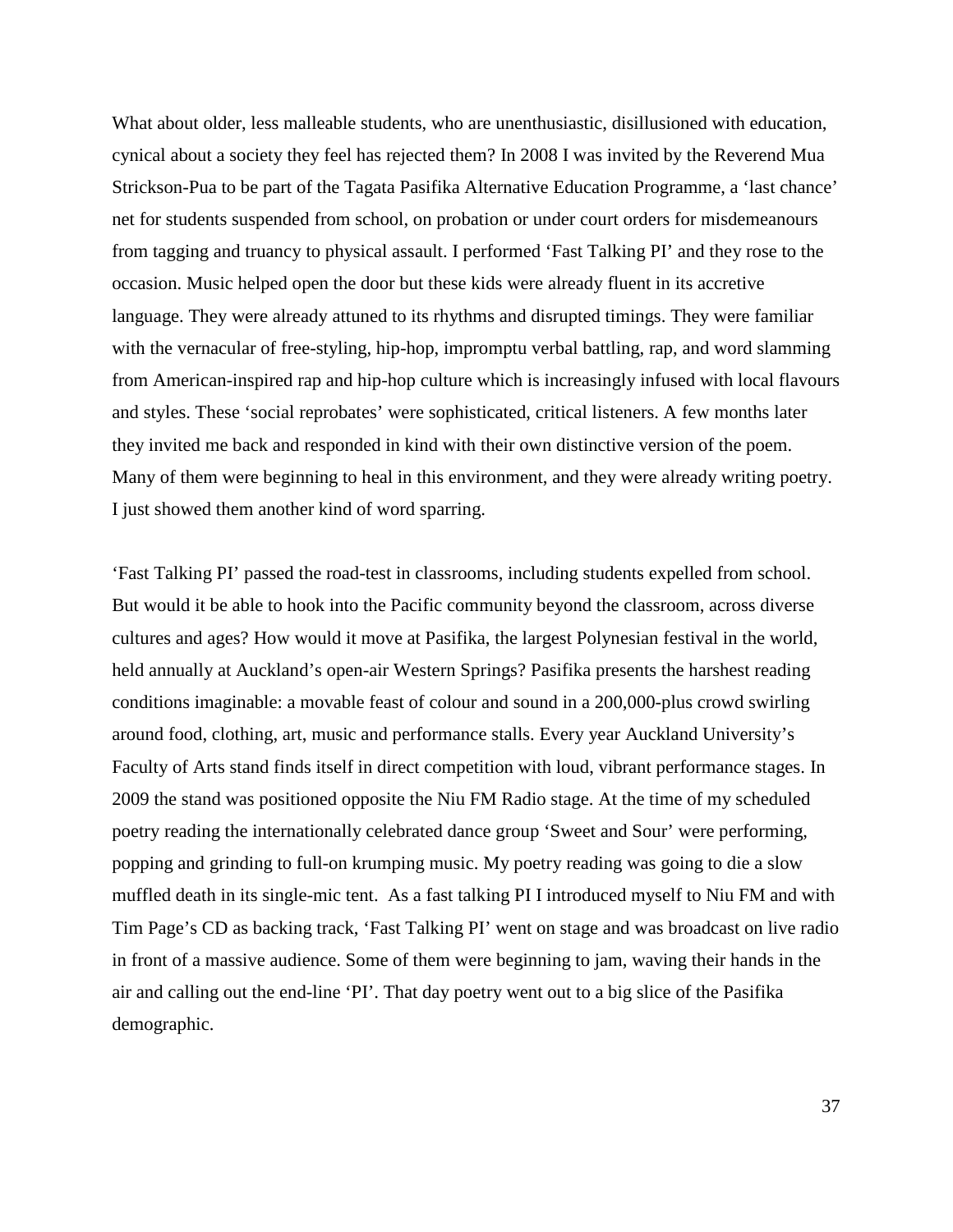What about those Pacific Islanders in their home islands and those who have left their home islands and settled elsewhere in the Pacific? Would they find the poem as representative and/or entertaining? In 2008 I was invited to be guest poet at a reading hosted by the English Department of the National University of Samoa. Pacific literary notables Subramani and Sina Va'ai were present; I was nervous and I wasn't intending to read 'Fast Talking PI'. But at the end of my set someone called out: 'Can you do that Fast Talking PI one please?' My question was answered by the sustained volume of response in the fale as the poem proceeded.

'Fast Talking PI' has also travelled well among non-PI audiences. In 2008 it was performed for Titirangi's annual Going West Literary Festival. After rehearsal, festival organiser Murray Gray bounded down the hall, mic in hand, with his own version: 'I'm a slow speaking Palagi, all the way from Titirangi!' His improvisation was the first of many that evening. After the show many distinctly non-PIs came up with their versions, toe-tapping, finger-clicking, hearing themselves in its 'every person' voice. The festival-goers were taken by the catchy beat, but I think they also saw themselves for the moment as honorary PIs, relating to the politics of the poem as well as its aesthetic. At least, that's what their comments to me that evening indicated.

Responses to the poem have gone beyond the Pacific. In April 2010 'Fast Talking PI' mutated into 'Fast Talking AS' (African Somalis). I worked with a group of Somali refugee youth who took the poem's rhythmic frame back to Africa and used it to speak about their Somali roots and their transplantation in Aotearoa. 'Fast Talking AS' is now part of ['The Mixing Room: Stories](http://sites.tepapa.govt.nz/refugeesblog/the-project/)  [from Young Refugees in New Zealand,'](http://sites.tepapa.govt.nz/refugeesblog/the-project/) an exhibition at Te Papa Tongarewa / The Museum of New Zealand with digital as well as physical outreach. The poem has been posted as text and audio files and will be viewed and heard by an estimated 1.4 million visitors each year over its three year exhibition life. A total of over 4 million visitors will hear the rhythms and incantations of 'Fast Talking PI' Somali-style.

# **'Because I have a tongue, I have a mouth'**

'Fast Talking PI' keeps moving. It embodies and moves among culturally specific Pacific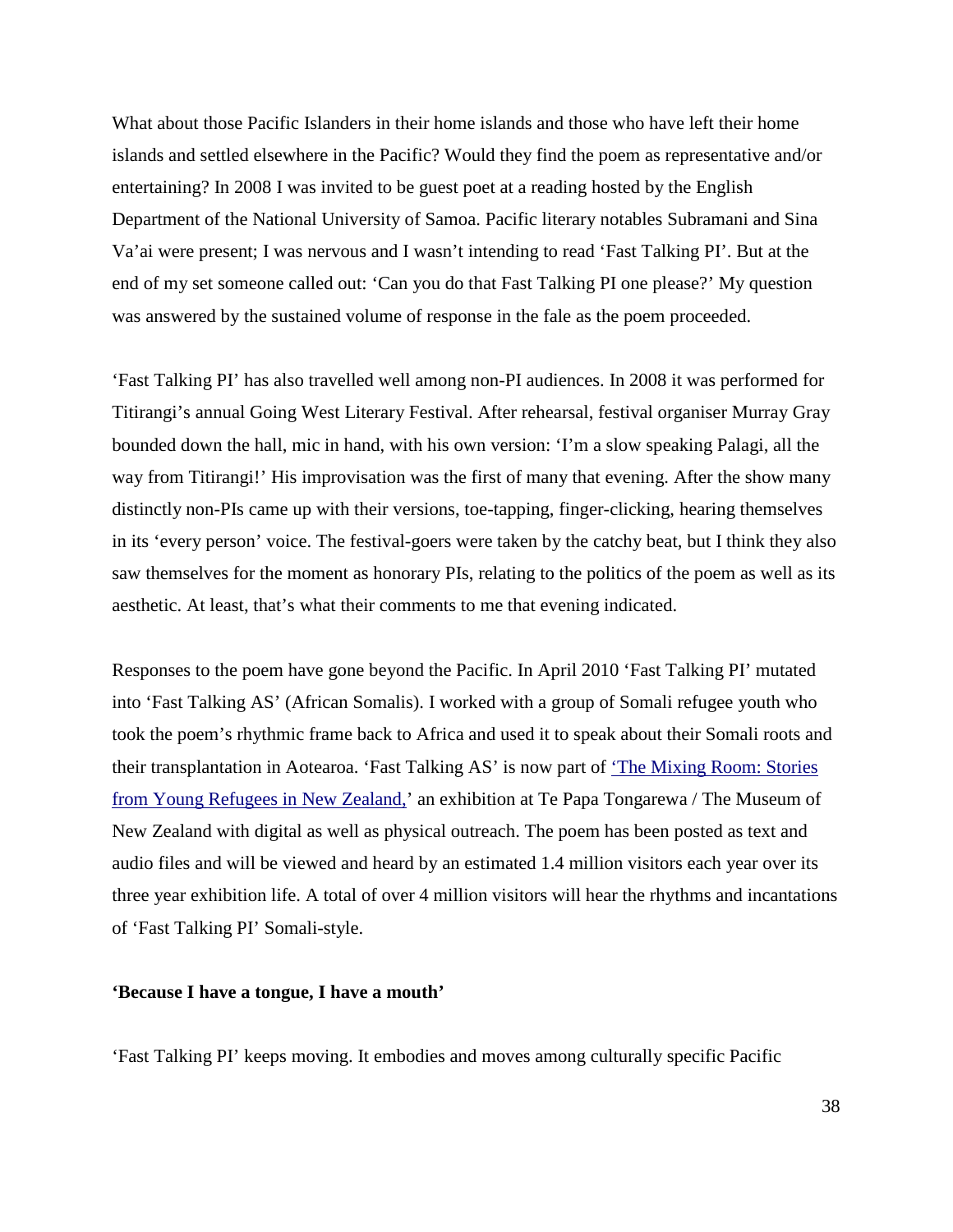identities, and it moves beyond them. It moves people individually and communally. It appeals across demographics and generations, engaging five year olds and 93 year olds; PI hip-hoppers and white punk chic chicks; students from decile one to decile ten schools; refugees and streetkids exiled from our school system. People have performed, produced and published their own versions after hearing mine. The poem facilitates its own movement and further authoring, both as performance and in written form.

#### So …

There is a term for what I am describing here: orature. The concept has been formulated in studies on African oral traditions since at least the mid 1980s (Ngugi 1986; Ntuli; Zirimu). Orature is the way in which language transmits culture through 'the use of utterance as an aesthetic means of expression' (Ngugi 2007). One of its features is that it fuses art forms (from poetry to song to dance to proverb to story to drama) offering healing and wholeness. South African poet, artist and academic, Pitika Ntuli, defines orature as a holistic 'flow of a creative spirit' (215). Kenyan novelist and academic Ngugi wa Thiong'o, observes that orature is a 'kind of *Gestalt*, the wholeness of all being bigger than the parts that contributed to it' (Ngugi 2007). Its interconnectivity, its role in capturing and preserving the collective histories and aspirations, wisdoms and faiths of communities (Kiarie), culminates in performance requiring a participatory audience and a performance space. Orature brings together Sabina, Waldman and myself into its open, healing, flowing spaces through and across aesthetically different, enduring and pleasing utterances where we not only capture and preserve, but simultaneously move and grow the words and worlds of our people.

I am going there, says I am arriving there, says Because I have my palms, I have my hands, says Because I have a tongue, I have a mouth, says …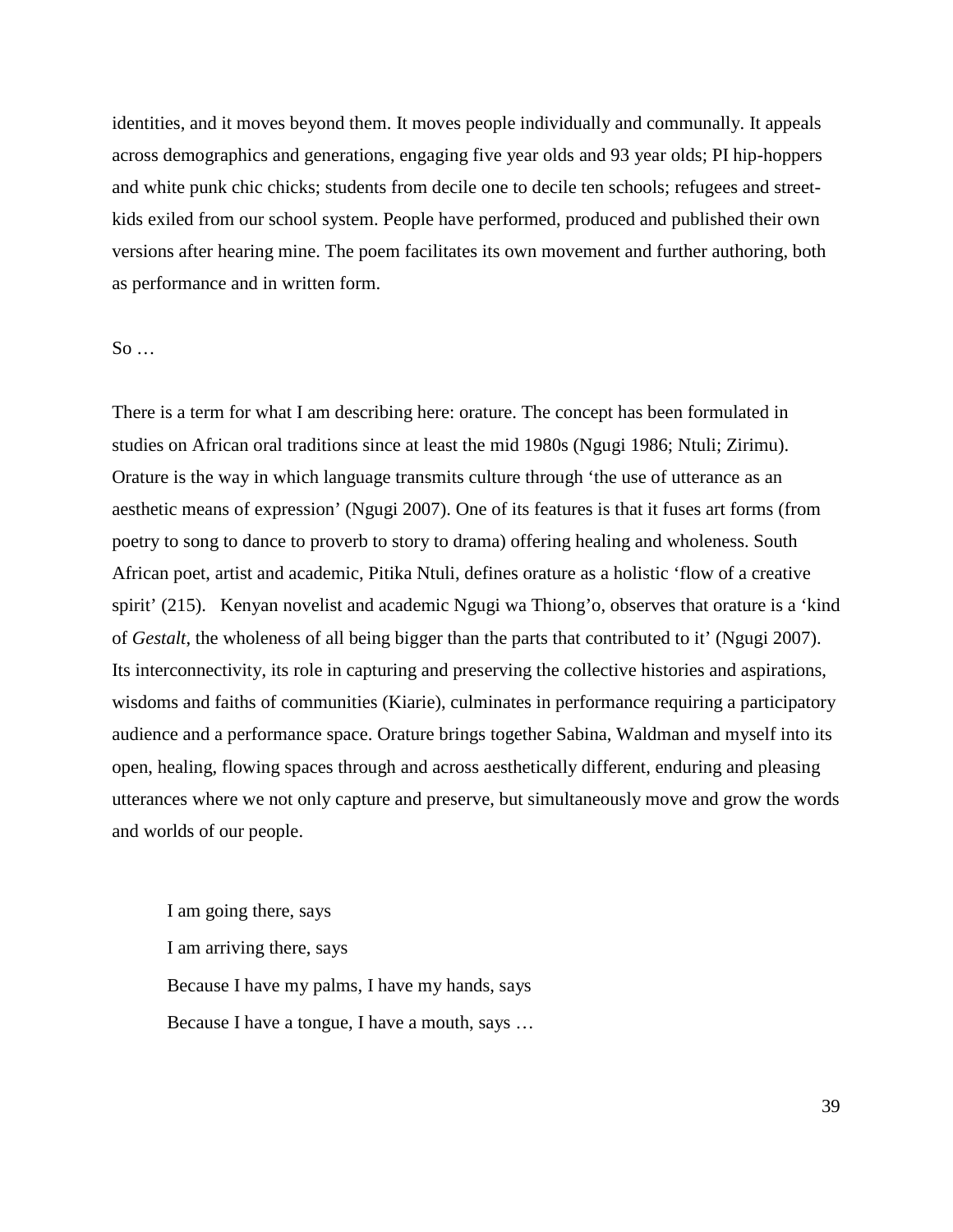so so so so so so so so so Whirling woman of colors Whirling woman of colors Big town woman Big town woman Lord eagle woman Lord eagle woman Clock woman Clock woman ha ha ha so so so so so so so so so …

(Sabina, 90, 96)

In view of all this travelling, Oaxaca and Aotearoa no longer seem so far apart. The link between 'the woman with words' (Sabina), the 'Fast Speaking Woman' (Waldman) and the 'Fast Talking PI' (myself) is a model for language moving between cultures and traditions, between purposes and performances. Poems with a strong history of public performance mutate and adapt themselves as a matter of course. In doing so they provide spaces for the kinds of redescription and transformation crucial to ongoing debates about identity and important for a people's healing. Such poems operate between borders and boundaries, in the liminal spaces where movement is the point of the journey rather than arrival. Like identity, gendered or diasporic, poems can move and *move*.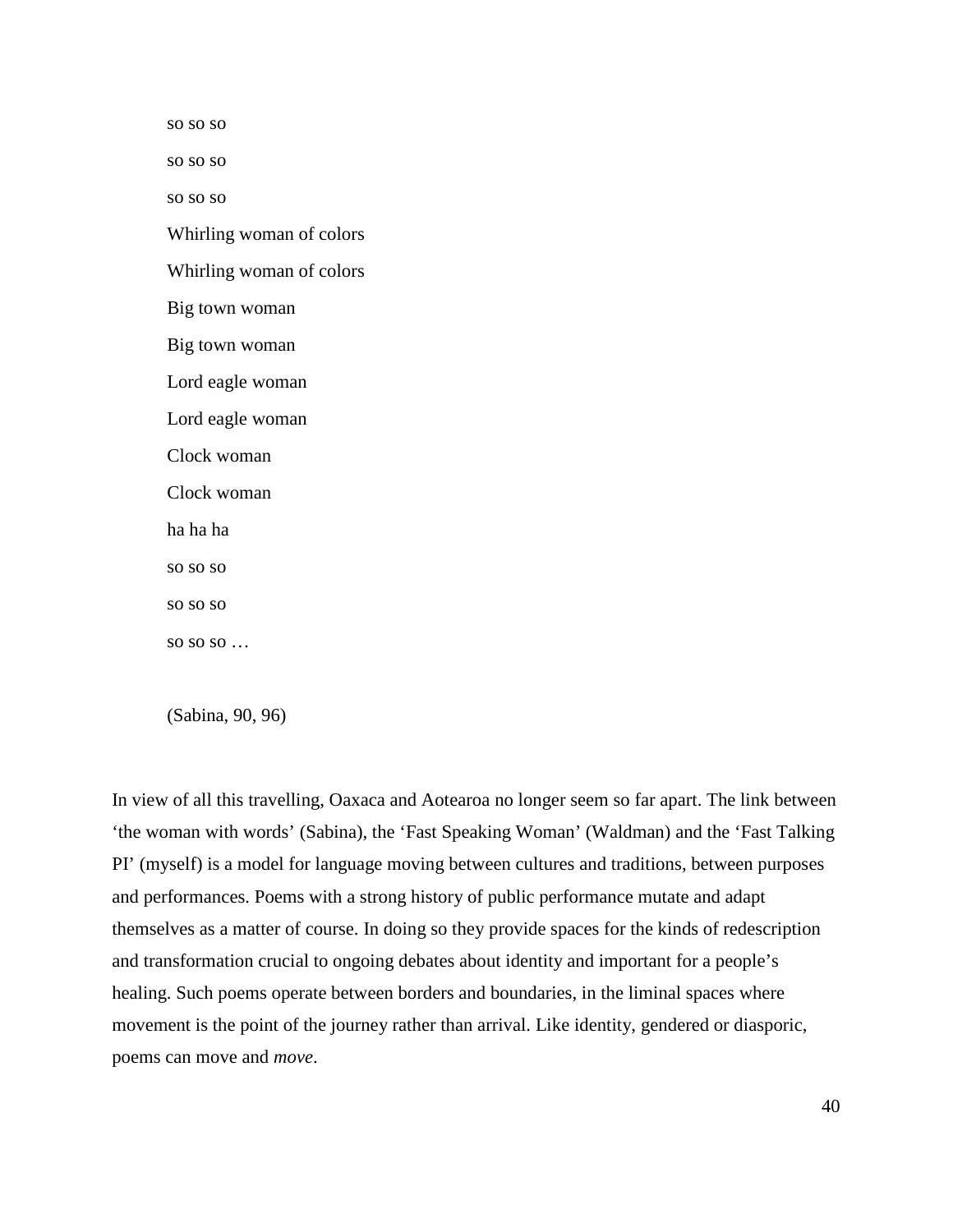# **Works Cited**

Estrada, Àlvaro, and Gordon Wasson. *María Sabina: Her Life and Chants*. Trans. Henry Munn. Santa Barbara, CA: Ross-Erikson, 1981.

Gosche, Mark. 'Shame On Shipley.' beehive.govt.nz. 16 May 2000. [http://www.beehive.govt.nz/release/shame+shipley. R](http://www.beehive.govt.nz/release/shame+shipley)etrieved 1 Dec. 2010.

Grace, Nancy M. and Ronna C. Johnson Eds. *Breaking the Rule of Cool: Interviewing and Reading Beat Women Writers*. Jackson: U of Mississippi P, 2004.

Green, Paula, and Harry Ricketts. *99 Ways Into New Zealand Poetry*. Auckland: Random House, 2010.

'Identity Politics.' *Stanford Encyclopedia of Philosophy*. 16 Jul 2002; rev. 2 Nov 2007. [http://plato.stanford.edu/entries/identity-politics. Retrieved](http://plato.stanford.edu/entries/identity-politics.%20Retrieved%201%20Dec.%202010) 1 Dec. 2010.

[Kiarie,](http://www.suite101.com/profile.cfm/davidkiarie) David. 'Reclaiming Africa's Traditions in the Arts and Culture of Words.' Suite 101: Insightful Writers, Informed Readers, 27 Jun. 2010, [http://www.suite101.com/content/reclaiming-africas-traditional-culture-of-words-a254635.](http://www.suite101.com/content/reclaiming-africas-traditional-culture-of-words-a254635) Retrieved 1 Jan. 2011.

Knight, Brenda. *Women of the Beat Generation: The Writers, Artists, and Muses at the Heart of Revolution*. Berkeley: Conari Press, 1996.

'Lee steps into another controversy.' Newstalk ZB/NZPA. 14 May 2009. [http://tvnz.co.nz/politics-news/lee-steps-into-another-controversy-2735404.](http://tvnz.co.nz/politics-news/lee-steps-into-another-controversy-2735404) Retrieved 1 Dec. 2010.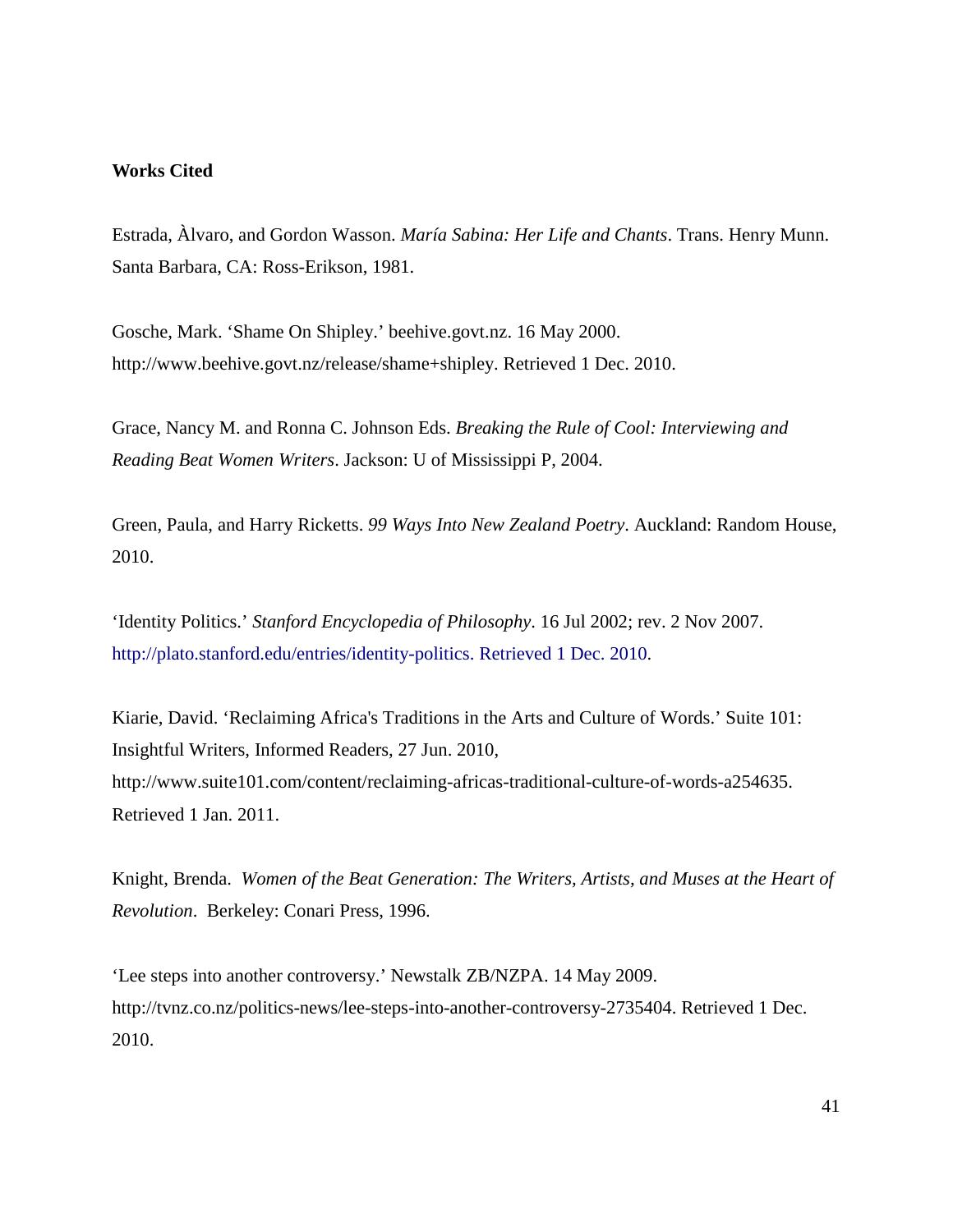Marsh, Selina. *Fast Talking PI*. Book and CD with music by Tim Page and spoken word performance by Selina Tusitala Marsh. Auckland: Auckland UP, 2009. Title poem audio: [http://www.nzepc.auckland.ac.nz/pasifika/media/Selina\\_Marsh\\_Fast\\_Talking\\_PI\\_Mixdown.](http://www.nzepc.auckland.ac.nz/pasifika/media/Selina_Marsh_Fast_Talking_PI_Mixdown) Title poem video:<http://www.youtube.com/watch?v=CNxvOb5LPdw>

---. Ed. *Niu Voices.* Wellington: Huia, 2006.

Ngũgĩ Wa Thiong'o. *Decolonising the Mind: The Politics of Language in African Literature*. London: J. Currey, 1986.

---'Notes Towards a Performance Theory of Orature.' *[Performance Research](http://oak.cats.ohiou.edu/~hartleyg/ref/title~content=t716100720~db=all)*, Vol. [12,](http://oak.cats.ohiou.edu/~hartleyg/ref/title~content=t716100720~db=all~tab=issueslist~branches=12#v12) Issue 3, Sept. 2007, pp. 4 – 7. [http://oak.cats.ohiou.edu/~hartleyg/ref/Ngugi\\_Orature.html.](http://oak.cats.ohiou.edu/~hartleyg/ref/Ngugi_Orature.html) Retrieved 1 Jan. 2011.

Ntuli, Pitika. 'Orature: A Self-Portrait.' In Kwesi, ed. *Storms of the Heart: An Anthology of Black Arts and Culture*. London: Camden Press, 1988.

'Review: Pacific Peoples in New Zealand.' Human Rights Commission. 26 Aug. 2008. [http://www.hrc.co.nz/home/hrc/newsandissues/reviewpacificpeoplesinnewzealand/reviewpacific](http://www.hrc.co.nz/home/hrc/newsandissues/reviewpacificpeoplesinnewzealand/reviewpacificpeoplesinnewzealand.php) [peoplesinnewzealand.php.](http://www.hrc.co.nz/home/hrc/newsandissues/reviewpacificpeoplesinnewzealand/reviewpacificpeoplesinnewzealand.php) Retrieved 1 Dec. 2010.

Rothenberg, Jerome. Ed. *Selections: María Sabina. With texts and commentaries by Àlvaro Estrada and Others.* Berkeley: U of California P, 2003.

---. 'The Little Saint of Huautla.' In Rothenberg, ed. 2003. 183 - 90.

Sabina, María. 'The Folkways Chant.' In Rothenberg, ed. 2003. 83 -112.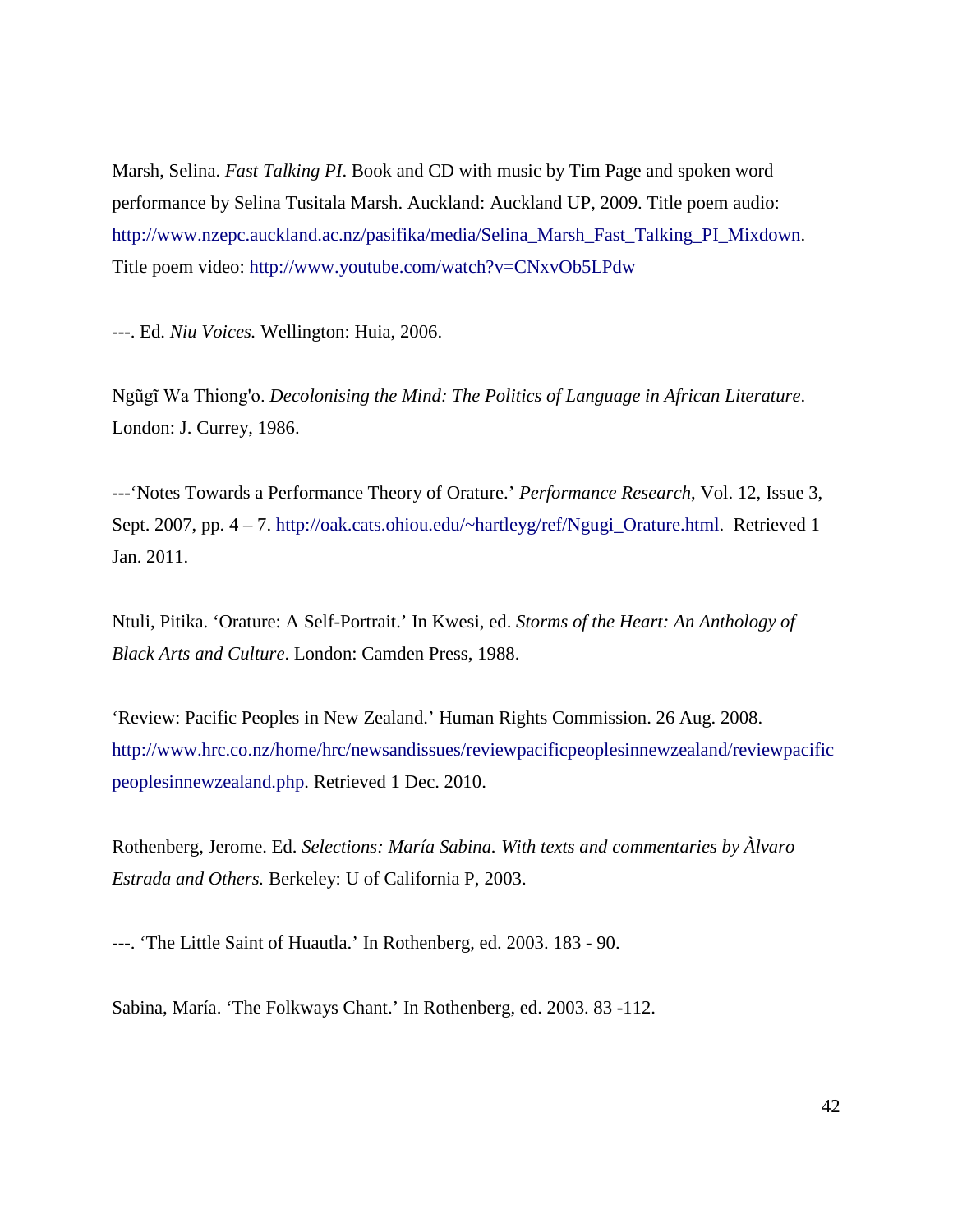Tarn, Nathaniel. Rev. of *Selections: María Sabina*. Ed. Jerome Rothenberg. *Jacket 25*, Feb. 2004. [http://jacketmagazine.com/25/tarn-sab.html.](http://jacketmagazine.com/25/tarn-sab.html) Retrieved 1 Dec. 2010.

Waldman, Anne. *Fast Speaking Woman & Other Chants*. San Francisco: City Lights, 1975.

---. 'Fast Speaking Woman.' Battery – Live at Naropa 1974 – 2002, The Jack Kerouac School of Disembodied Poetics, Naropa Audio Archive. 1974. <http://writing.upenn.edu/pennsound/x/Waldman.html> Retrieved 1 Dec. 2010.

---, and Jim Cohn. 'Illuminati in the Void: Anne Waldman in Interview.' 17 Oct. 1994. [http://www.poetspath.com/waldmanimages/illuminati.html.](http://www.poetspath.com/waldmanimages/illuminati.html) Retrieved 1 Dec. 2010.

---. 'Fast Speaking Woman and the Dakini Principle.' In Rothenberg, ed. 2003. 174 - 82.

---. 'Fast Speaking Woman.' In *Breaking the Rule of Cool: Interviewing and Reading Beat Women Writers*. Ed. Nancy M. Grace and Ronna C. Johnson. Jackson: U of Mississippi P, 2004. 255-78.

--- Waldman (2009): interview with Waldman by Eric Lorberer, first published in *Rain Taxi*, Vol 3, No. 4, Winter 1998/1999, # 12; posted 6 Feb. 2009 on the Prague Writer's Festival website : [http://www.pwf.cz/archivy/texts/interviews/anne-waldman-i-am-a-poet-who-is-driven-by](http://www.pwf.cz/archivy/texts/interviews/anne-waldman-i-am-a-poet-who-is-driven-by-sound_1959.html)sound 1959.html

Wasson, Gordon. 'Seeking the Magic Mushroom.' *Life* (10 Jun. 1957). <http://www.imaginaria.org/wasson/life.htm>

Webb, Jen, and Kavita Nandan. *Writing the Pacific: An Anthology.* Suva, Fiji: Pacific Writing Forum, 2007.

Wendt, Albert, Reina Whaitiri and Robert Sullivan. Eds. *Whetu Moana: Contemporary*